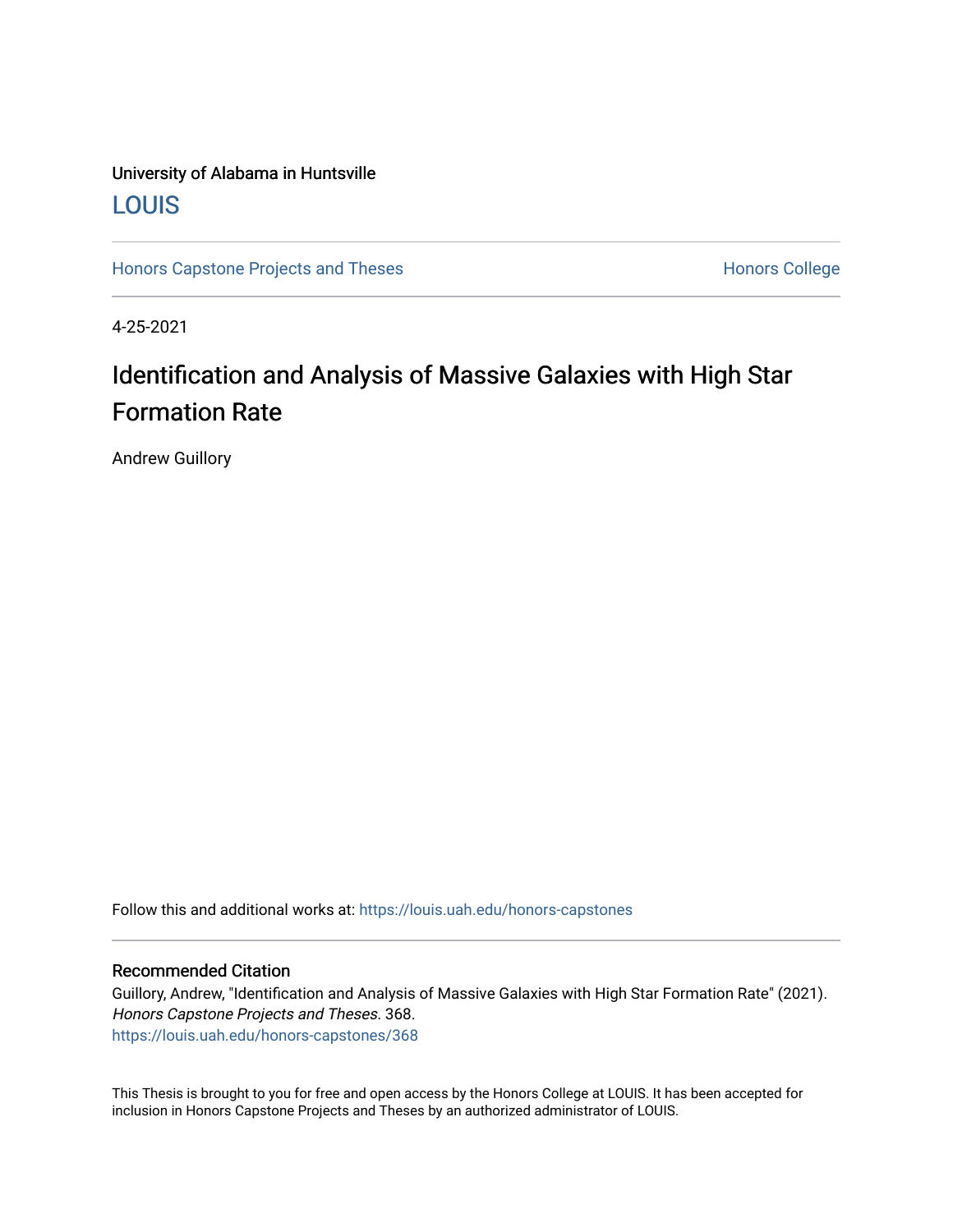# **Identification and Analysis of Massive Galaxies with High Star Formation Rate**

**by**

# **Andrew Guillory**

#### **An Honors Capstone**

**submitted in partial fulfillment of the requirements** 

**for the Honors Certificate**

**to** 

**The Honors College** 

**of** 

**The University of Alabama in Huntsville**

**4/25/2021**

**Honors Capstone Director: Dr. Ming Sun**

**Associate Professor of Astrophysics**

\_\_\_\_\_\_\_\_\_\_\_\_\_\_\_\_\_\_\_\_\_\_\_\_\_\_\_\_\_\_\_\_\_4/25/2021\_\_\_\_\_\_\_\_\_\_\_

Student **Date** 

Ming Sun 04/26/2021

Director Date

Digitally signed by James Miller 7 A IM

DN: cn=James Miller, o=UAH, ou=PH & ISEd, email=millerja@uah.edu, c=US

\_\_\_\_\_\_\_\_\_\_\_\_\_\_\_\_\_\_\_\_\_\_\_\_\_\_\_\_\_\_\_\_\_\_\_\_\_\_\_\_\_\_\_\_\_\_\_\_\_\_\_\_\_ Date: 2021.04.29 14:26:05 -05'00' Department Chair **Date** 

\_\_\_\_\_\_\_\_\_\_\_\_\_\_\_\_\_\_\_\_\_\_\_\_\_\_\_\_\_\_\_\_\_\_\_\_\_\_\_\_\_\_\_\_\_\_\_\_\_\_\_\_\_ Date: 2021.05.02 17:43:40 -05'00'Honors College Dean Date William Wilkerson Wilkerson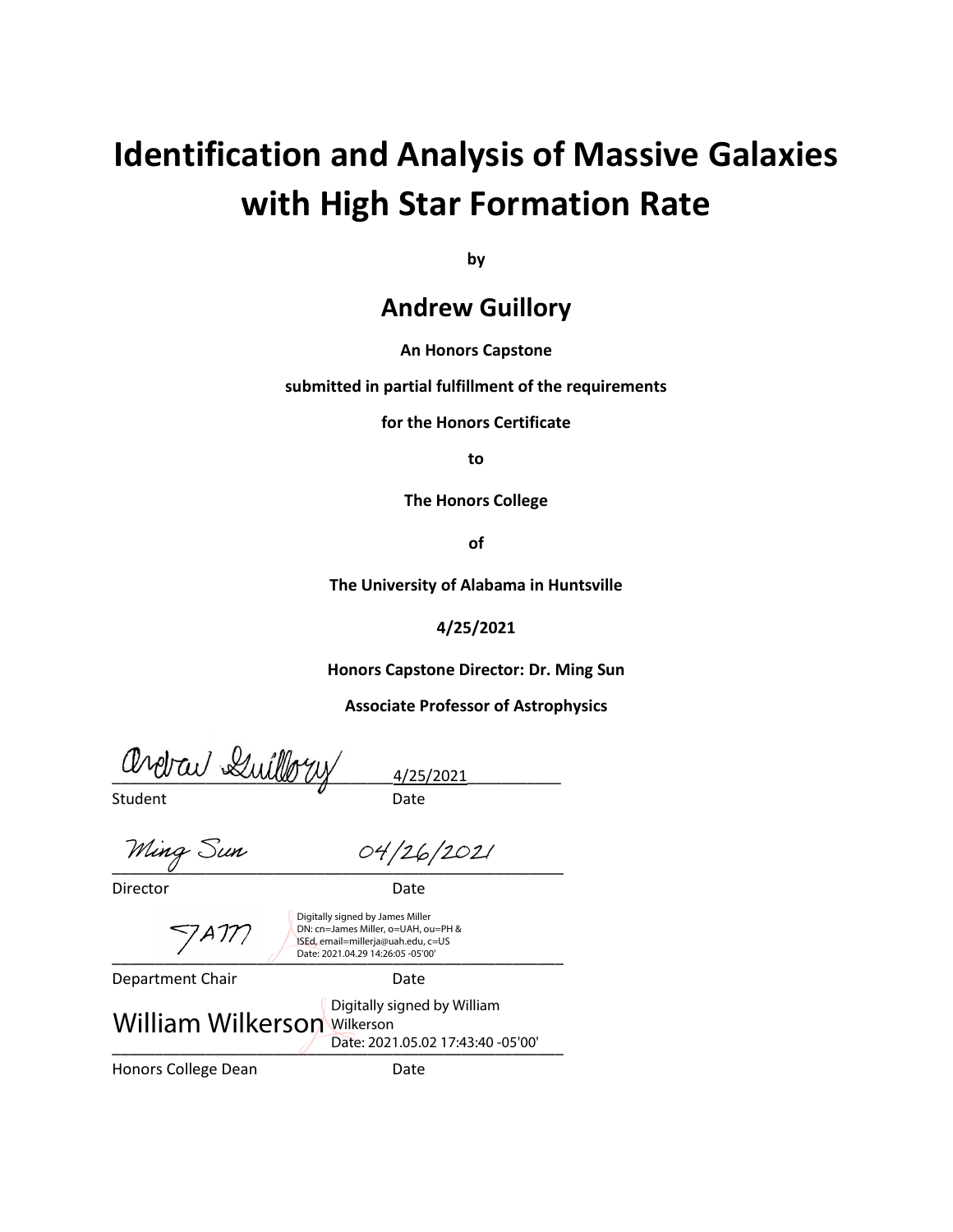

Honors College Frank Franz Hall +1 (256) 824-6450 (voice) +1 (256) 824-7339 (fax) honors@uah.edu

#### Honors Thesis Copyright Permission

#### This form must be signed by the student and submitted as a bound part of the thesis.

In presenting this thesis in partial fulfillment of the requirements for Honors Diploma or Certificate from The University of Alabama in Huntsville, I agree that the Library of this University shall make it freely available for inspection. I further agree that permission for extensive copying for scholarly purposes may be granted by my advisor or, in his/her absence, by the Chair of the Department, Director of the Program, or the Dean of the Honors College. It is also understood that due recognition shall be given to me and to The University of Alabama in Huntsville in any scholarly use which may be made of any material in this thesis.

\_\_Andrew Guillory\_\_\_\_\_\_\_\_\_\_\_\_\_

Student Name (printed) ardrav Luilbru

Student Signature

 $4/25/2021$ 

Date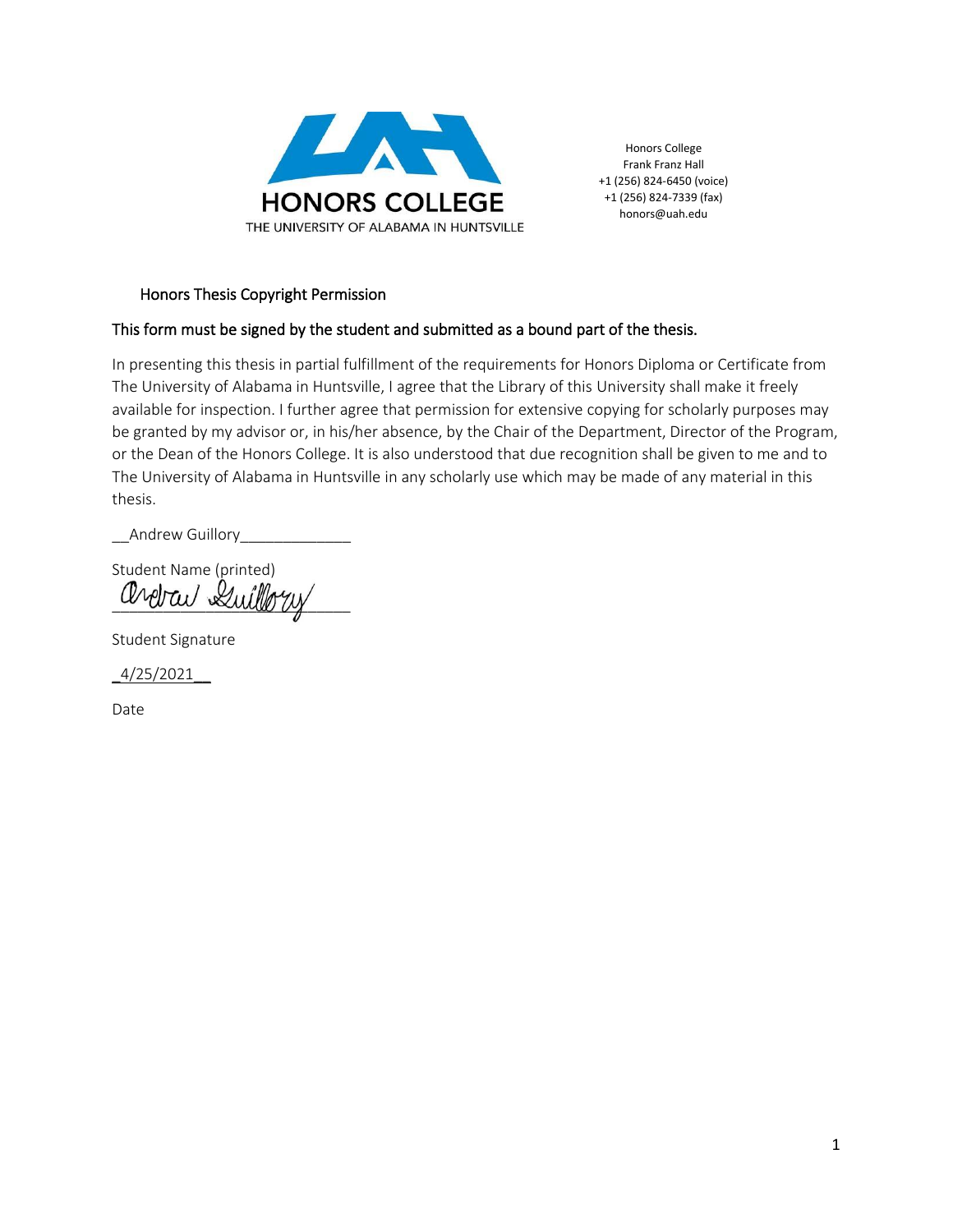# **Table of Contents**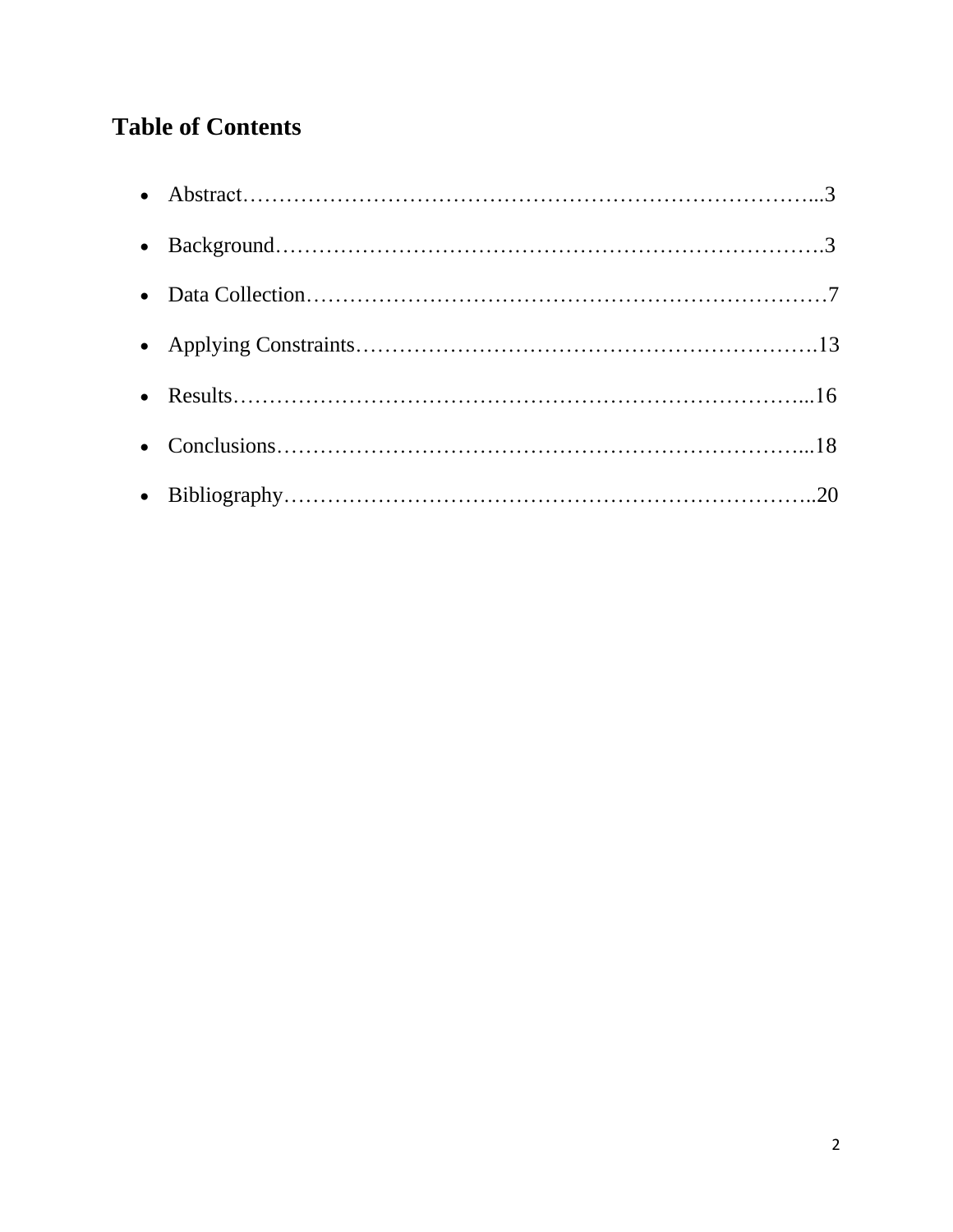# **Abstract:**

This research project focuses on the use of online astronomical databases to identify massive galaxies with high star formation rates (SFR). The primary database used was the GSWLC collaborative catalog to gather a sample of galaxies that included the galaxies' mass, UV and IR spectrums, and their SFR predicted by these respective spectrums. Using graphical analysis of the carefully selected data set, we were able to identify significant bounds and relationships to galaxy mass and SFR. Some in depth analysis of a few smaller subsets of galaxies was also performed to find extreme examples of galaxies with high SFR.

# **Background:**

Before looking at the process of performing this research, it is important to establish some context for why this project was important. This section will provide some background on the significance of studying SFRs of galaxies and a look at the various astronomy databases used to for this research.

#### Studying Star Formation Rate

Studying SFR of galaxies is an important part of understanding how they grow and evolve. It helps us to better understand how gas and dust molecules filter throughout the galaxy. We can estimate SFR through theoretical models by analyzing how individual stars grow based on various factors such as gas concentrations, the size of the star, or even if the star is located inside a star cluster. With these factors, and many others, in mind we can calculate how stars can grow into different sizes and have extremely different lifespans. We can observe that galaxies with high SFRs will typically boast higher populations of massive hot blue stars. By looking at how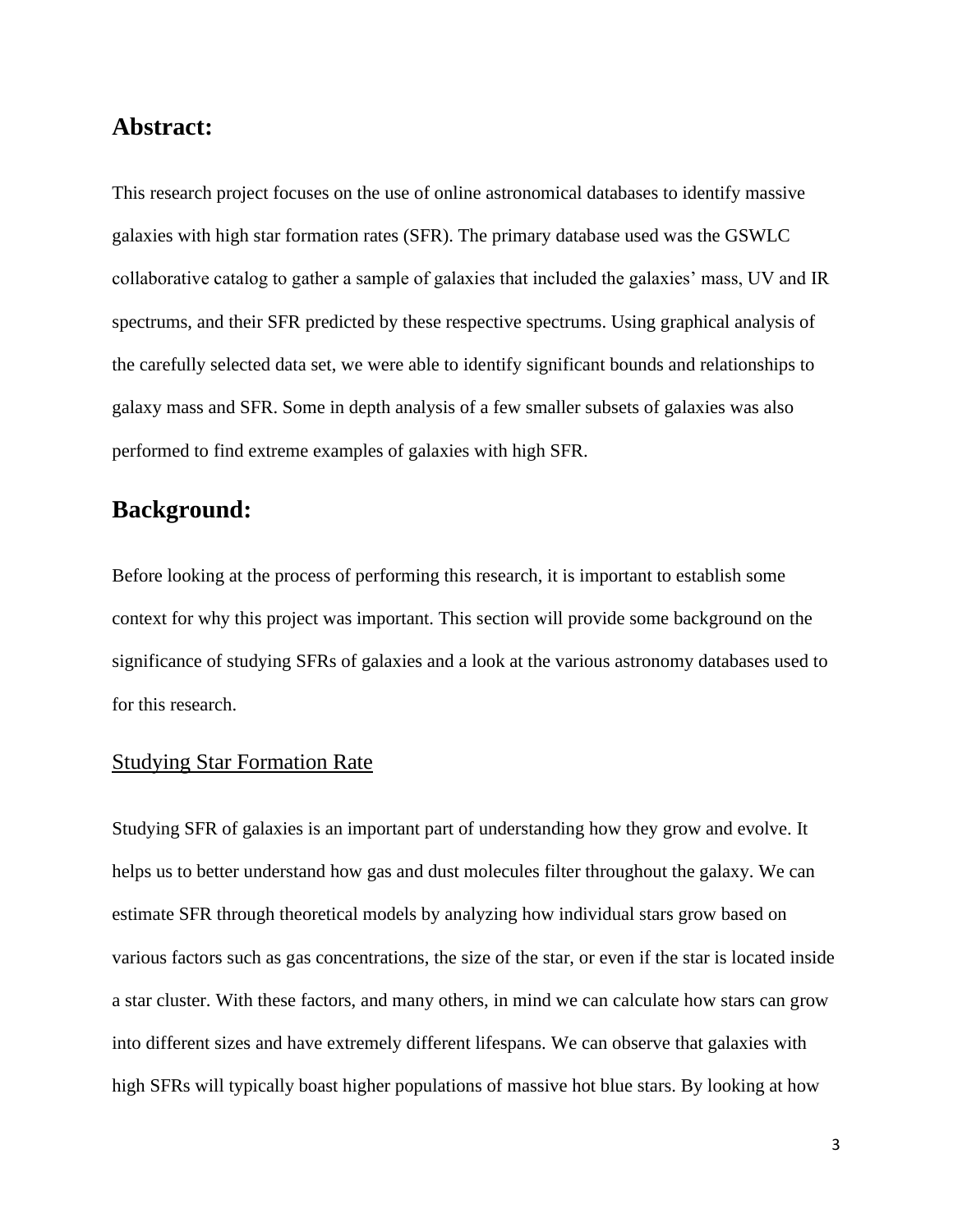the different materials within a galaxy are distributed through the Initial Mass Function (IMF) it is noted that galaxies with high SFR will create more high mass stars and thus have a luminosity distribution that favors high energy light, such as UV. Along with this, though, the galaxy will also create many more low mass stars. For reference, consider a star created in a galaxy with mass M. For every star created in this galaxy of mass M there will be roughly 2.5 times as many stars with mass M/2 (this can vary based on the model of the IMF you use) [2]. This may not seem like a lot but when you consider that the Milky Way galaxy contains about  $10^{11}$  stars then these factors start to show their influence. Even though there are many more low mass stars created during high periods of SFR in a galaxy, high mass stars will have much brighter luminosities and will thus contribute to the overall luminosity function of the galaxy more significantly. As another quick reference for this scale, a star that is 100 solar masses will have a luminosity about 1 million times that of the Sun (a single solar mass). Thus, we can tell that galaxies with high SFR will form more high mass stars and thus emit more high energy radiation than galaxies that are stagnant or not in a period of high star formation.

With these conclusions, astronomers have found that we can identify galaxies with high SFR and estimate its value based on the bolometric luminosity of certain wavelengths of light from the galaxy. If we can see that a galaxy is emitting high amounts of UV radiation, then we can use this to estimate its SFR. There are many different methods for estimating SFR based on luminosity calibrations, but most of these rely heavily on the accuracy of the IMF being used and the time frame being explored for the period of high SFR. This type of analysis can also be done with other wavelengths of light, as well. An even more difficult endeavor is estimating the SFR of a galaxy based on the infrared (IR) emissions. While IR radiation is certainly of a much lower energy compared to UV emissions, they are still significant in searching for galaxies with high

4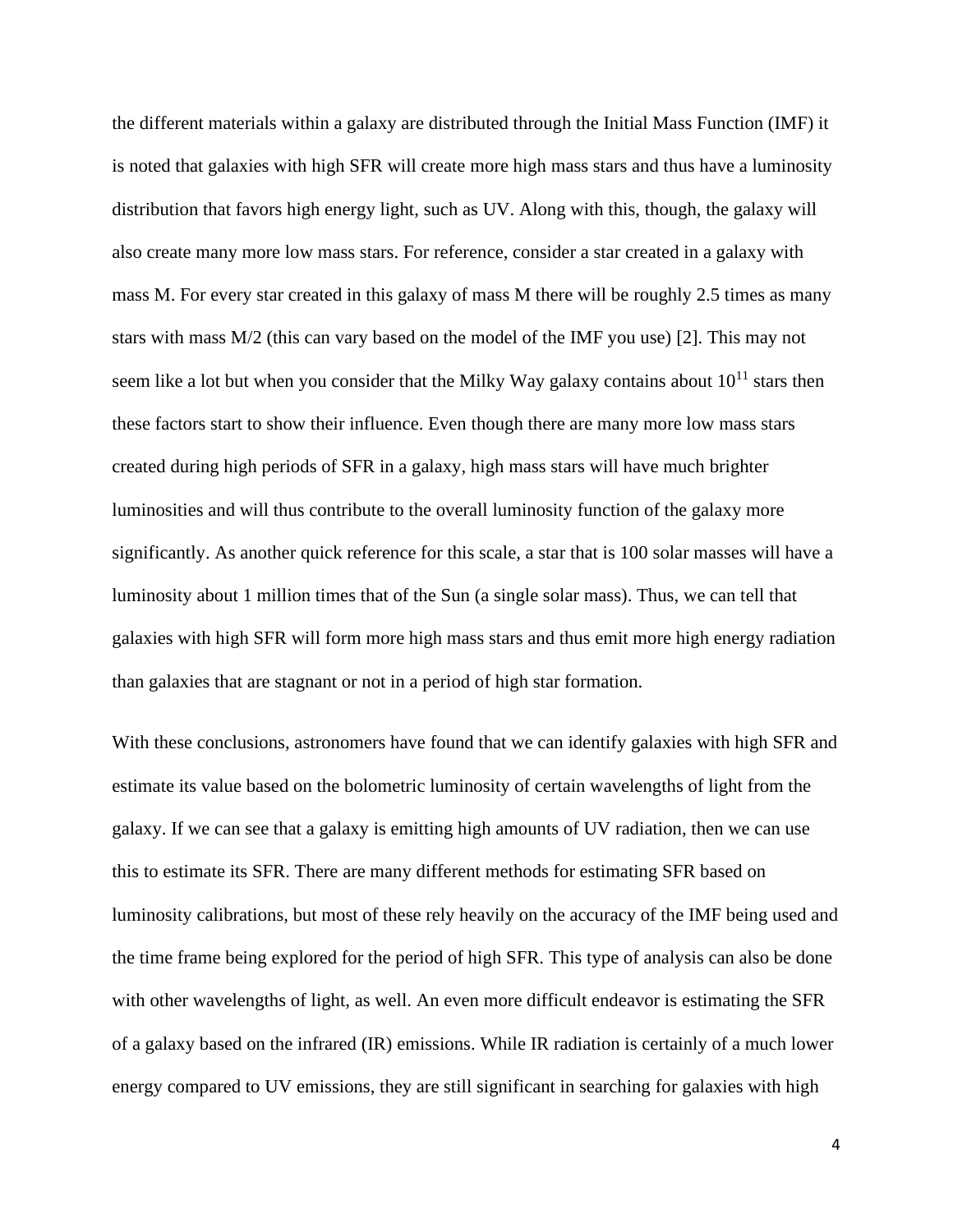SFR. High IR radiation from galaxies can many times indicate large amounts of hot interstellar dust that has been heated by the stars around it. Dust will absorb the energy from the stars around it and then re-release the energy as IR radiation. Thus, if a galaxy has high amounts of IR radiation it could be an indicator that the galaxy has many hot stars within it that we do not observe UV radiation coming from since it is being scattered by dust [1]. Galaxies with high dust attenuation will typically not have as significant star formation since higher dust counts indicates that it has gone through many phases of star populations. Thus, much of its material has been cycled through many high mass stars to disperse more dust into the interstellar medium. Still, older galaxies can have periods of star formation and are thus worth studying. While not explored in this paper, comparing galaxies with high IR radiation to galaxies with high UV radiation can help to understand how different amounts of dust can affect the overall luminosity output of the galaxy.

#### Catalogs and Databases

Moving on from the theoretical discussion, this section will explore the different sources of empirical data that we can use to explore and analyze the topic of SFR. For this project, we focused primarily on one main catalog: GALEX-SDSS-WISE Legacy Catalog (GSWLC). This database is a collaboration of three different databases that is attempting to create a more comprehensive singular catalog. So far, GSWLC contains combined spectroscopic data on about 700,000 different galaxies [3]. Included in this data is estimates in SFR based on UV and IR spectrum. While there is still a significant amount of data that needs to be added, this catalog has already proved to be an extremely useful source and is thus the primary database used in this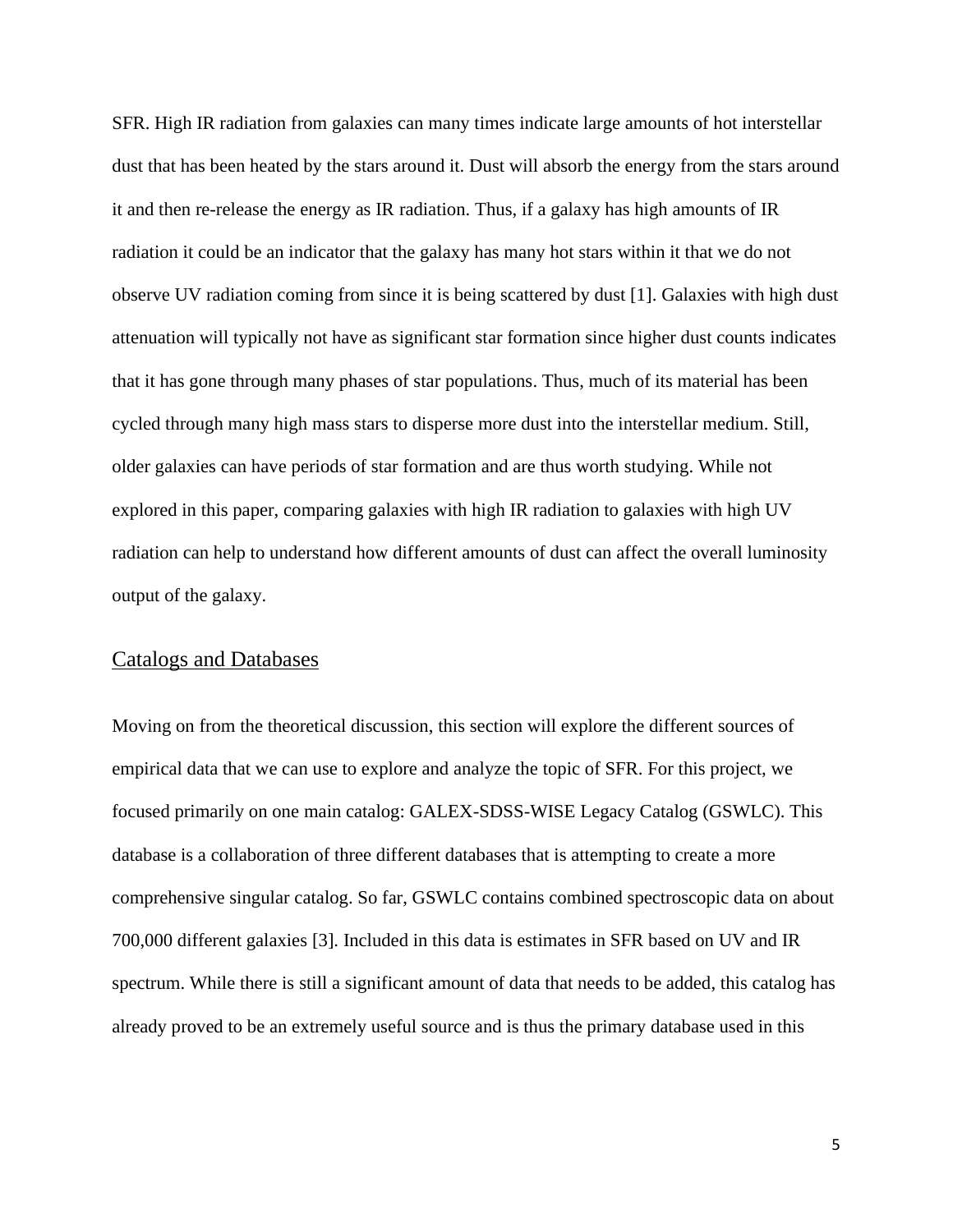research project. To better understand the complexity of this database, a brief description of the collaborated catalogs is given here.

Starting with the first letter in the GSWLC acronym, the Galaxy Evolution Explorer (GALEX) is a space telescope dedicated to surveying galaxies in UV light. It was launched in 2003 and was in service until 2012. It surveyed about 77% of the sky in near UV and far UV light, and observations were led by teams at California Technical Institute [4]. It boasted incredibly sensitive instruments that gave it capabilities of observing extremely distant galaxies. Having UV emission data on various galaxies also gives empirical data to test against theoretical estimates. Its observations are used in the GSWLC catalog to help provide SFR estimates based on UV emissions.

The next database is the Sloan Digital Sky Survey (SDSS). This is a less specialize database compared to the other two catalogs included in GSWLC. This database intends to be a full comprehensive mapping of the entire sky. This project started in 1998 and continues to grow to this day [5]. It contains imaging data on an incredible number of points and partners with other databases to create a more complete imaging of the sky. As of right now, SDSS has accurately mapped approximately one quarter of the entire sky [5]. The drawback of this massive imaging survey is that it does not contain detailed data on most of its recorded points. Some points in the massive database do contain more in-depth spectroscopic data which is usually provided by other databases that focus on creating surveys of specific attributes on a smaller sample of objects. However, despite the many collaborations helping with completing SDSS, there are many objects that do not have any spectroscopic data and only contain imaging and positional data. Still, the sheer number of objects that it has mapped and cataloged has made SDSS one of the most invaluable astronomy resources to date. It makes searching for large groups of objects a

6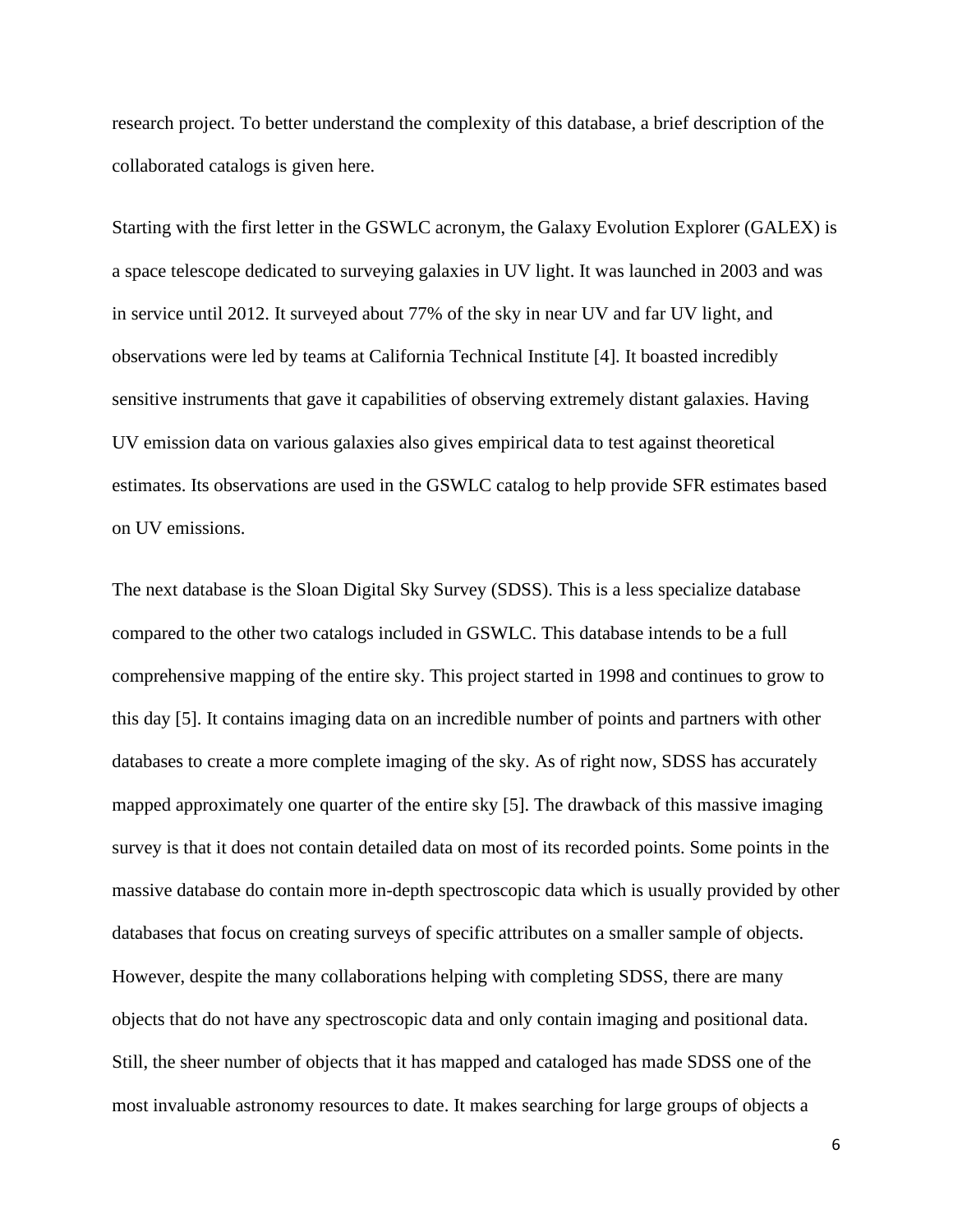much easier task than ever before, and it is especially useful for collaborative databases, such as the GSWLC.

The last database included in the GSWLC is the Wide-field Infrared Survey Explorer, or WISE. This, as the name suggests, is another satellite telescope that surveys the sky in a few different IR bands. The four main IR wavelengths used in this catalog are: 3.4, 4.6, 12, and 22 μm [6]. The satellite was launched in 2009 with the mission of creating a full sky survey across these IR bands. During its approximately one-year active-duty phase, WISE was able to complete its mission and resulted in a source catalog of over 200 million points with positional and spectroscopic data. An all-sky IR survey is important for a variety of reasons, but, for the sake of the GSWLC catalog, it is essential to observing distant active galaxies that have active IR spectrum. By observing the sky in IR radiation, we can observe distant galaxies that would usually be obscured by dust clouds that lie within the line of sight between us and a galaxy. This is significant as dust clouds will typically absorb and scatter higher energy light such as UV and optical [7]. IR emissions will, however, pass through. This allows us to see through dust clouds and observe distant galaxies that have high IR spectrums. As we stated before, this is an important part in analyzing galaxies with potentially high SFR.

With this context in mind, we continue to the primary subject: identifying high SFR galaxies.

# **Data collection:**

To begin the analysis, it was necessary to decide on the set of data that would be used for the project. Looking at the GSWLC website [3], there are three primary data sets that are offered: A, D, and M. The A-table is the largest table with the most points but has limited data and accuracy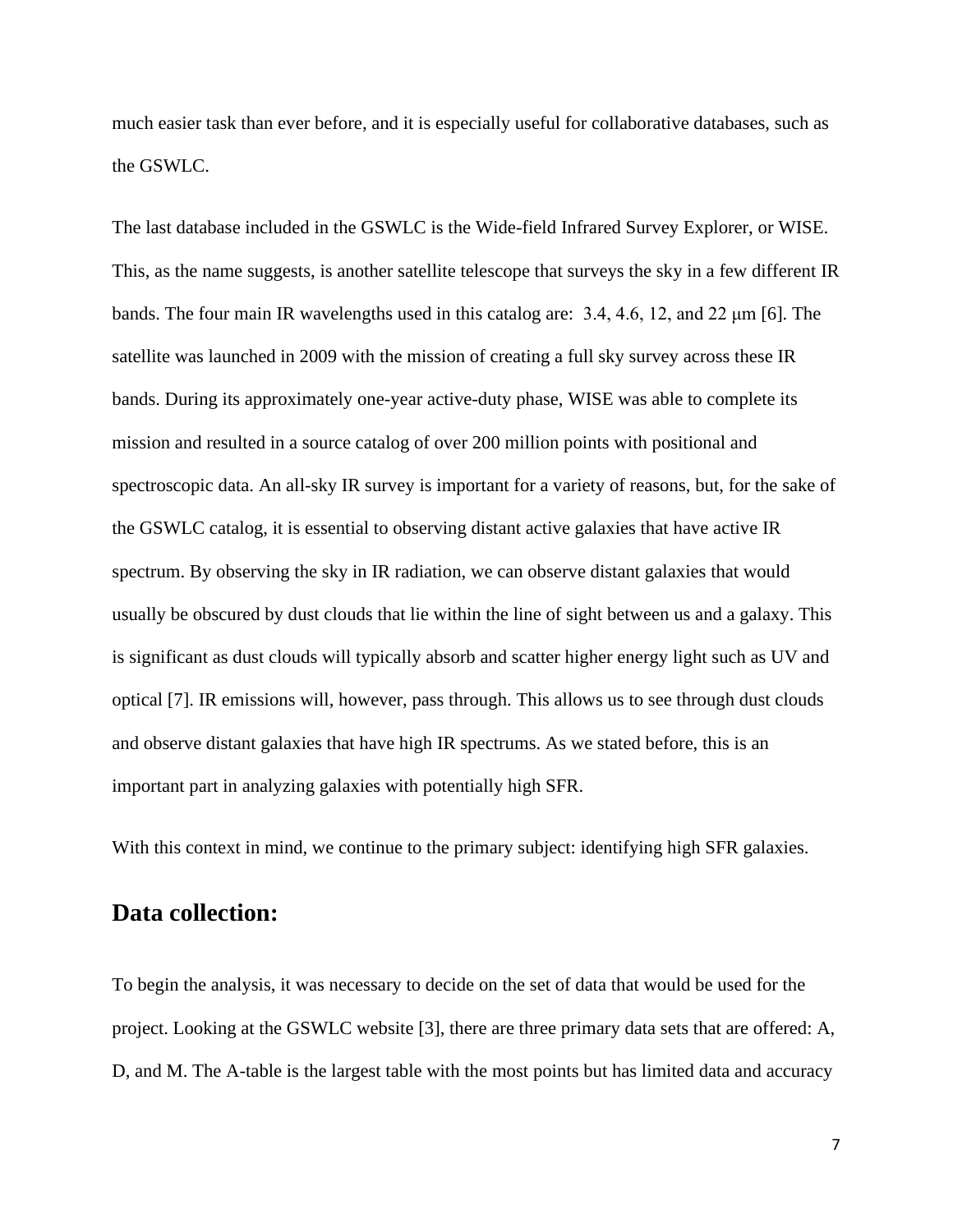for each point in the data set. The D-table is the second largest and contains more in depth and reliable data on each point. The M-table is the most detailed table for each point but is the smallest table and only covers a handle full of points. With these different elements in mind, the A-table was chosen as the primary data set. This table contains data on about 640,000 points. Starting off with a large data sample is advantageous in this case as it allows for a higher chance of finding objects that fit with our specifications. Once we can establish constraints for the data then we can narrow down the sample and perform further analysis on the points that match these constraints.

One of the best ways to analyze large sets of data is by using graph analysis. Attempting to analyze 600,000 individual points is a monolithic task that is hardly practical. Graph analysis allows for an easy method of establishing trends amongst large groups of data and makes it easy to see where extreme examples may lie. This is also important to finding upper and lower bounds for SFR and masses of the galaxies. Figures 1 and 2 show the first two plots that were generated based on the data. Both were generated using the Matplotlib library in Python which has a variety of tools for analyzing these types of graphs [8].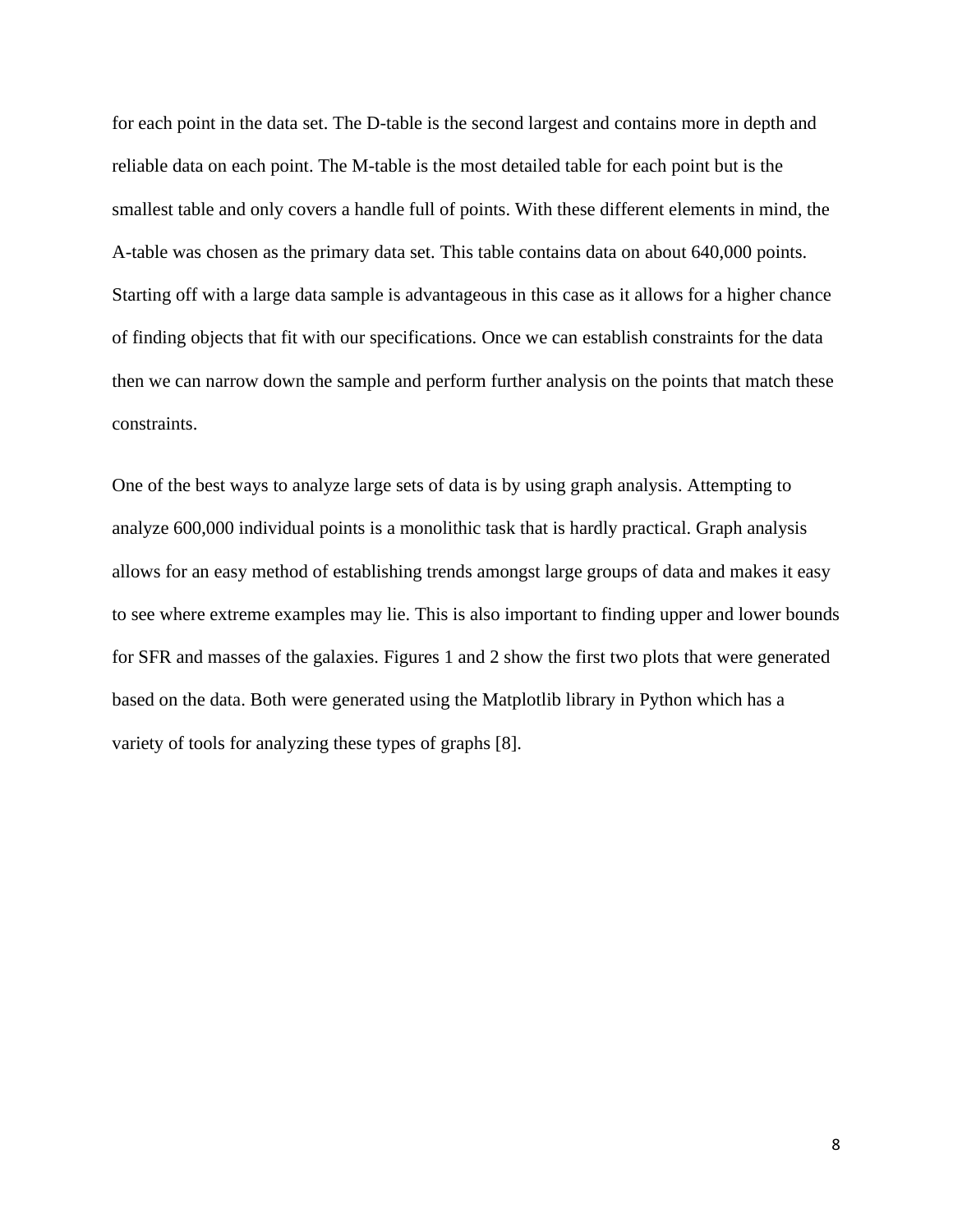

Figure 1 (left): Scatter plot of UV estimated SFR in solar masses per year vs the total mass of each galaxy measured in solar masses. Figure 2 (right): Scatter plot of IR estimated SFR in solar masses per year vs the total mass of each galaxy measured in solar masses. Both axes for each graph are measured in logarithmic scale.

These plots were standard scatter plots that were generated to give a baseline for what we could expect our further analysis to follow. While these graphs do look like massive blobs of randomly plotted points, they do allow for a good starting point as they are already showing us some trends and bounds in the data. For example, from Figure 1, we can see the highest UV estimated SFR is just below a magnitude of 3. From Figure 2, the highest IR estimated SFR is around a 3 magnitude as well with just one point lying directly above. The upper mass limit for both graphs is around 12. Along with these maximums, we can also see some an interesting trend forming between SFR and mass. However, to continue, different graphs will be required. While the point graphs are useful as an initial start, a new method of graphing will be more intuitive.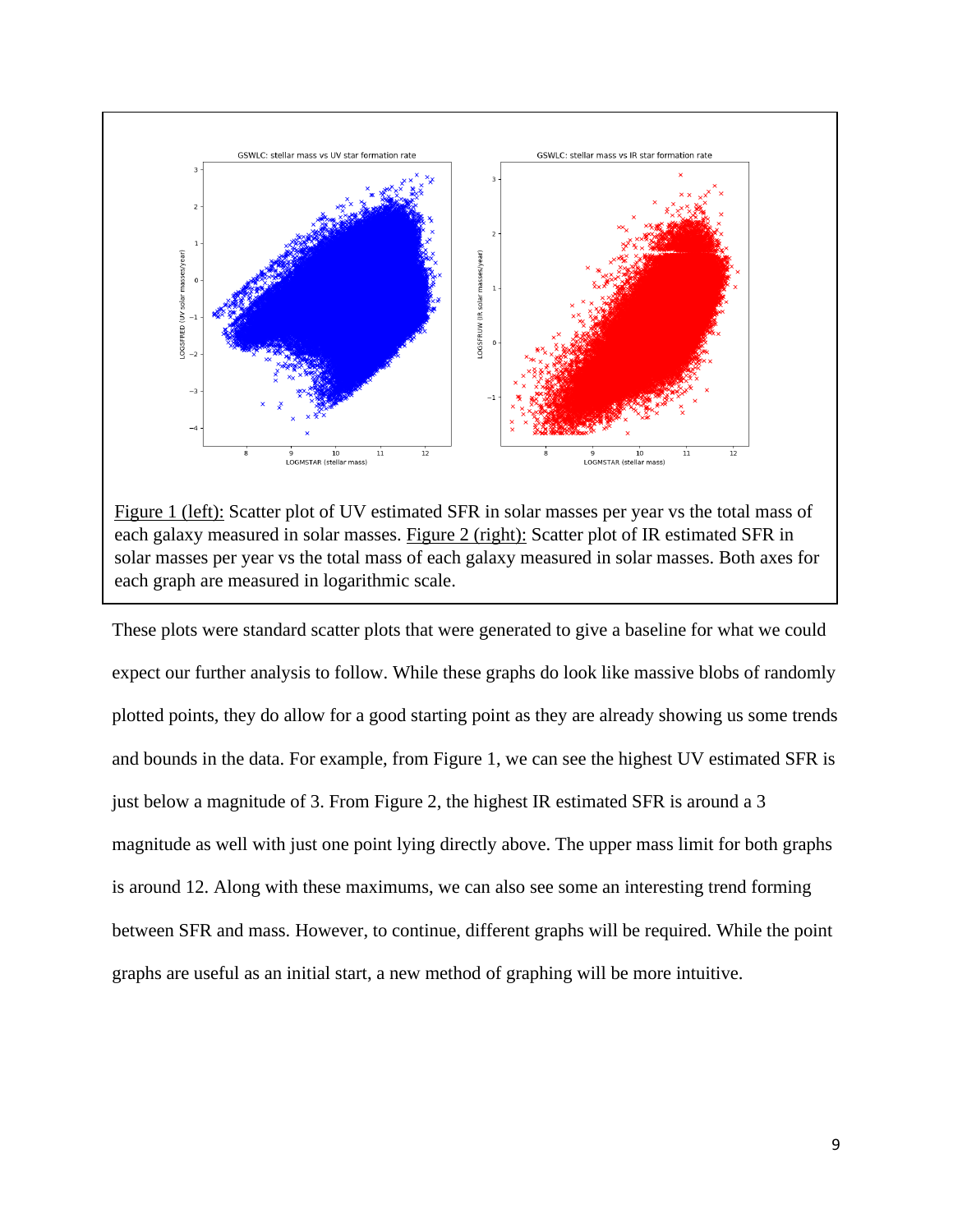A few different graphing methods were considered. To start, we considered graphing a smaller sample of points and seeing if the graph would end up less cluttered and easier to read. However, this process would be unnecessarily tedious as we would need to find some method for what points would be excluded. Plus, this would run the risk of leaving out significant points at the extreme ends of the graph. Thus, it was decided that scatter plots were not the best method for our next set of graphs. Instead, new graphs were generated as density plots, or, more specifically, Kernel Density Estimate (KDE) plots. This would create a graph that is more akin to a heat map and would show where there is a high density of points based on SFR and mass. This was achieved by using another Python library named Seaborn [9]. These plots are shown in Figures 3 and 4.



Figure 3: Density plot of UV estimated SFR vs total stellar mass of each galaxy. The darker regions of the plot indicate areas of higher density as given by the scale on the left side. This was the result of approximately 600,000 data points.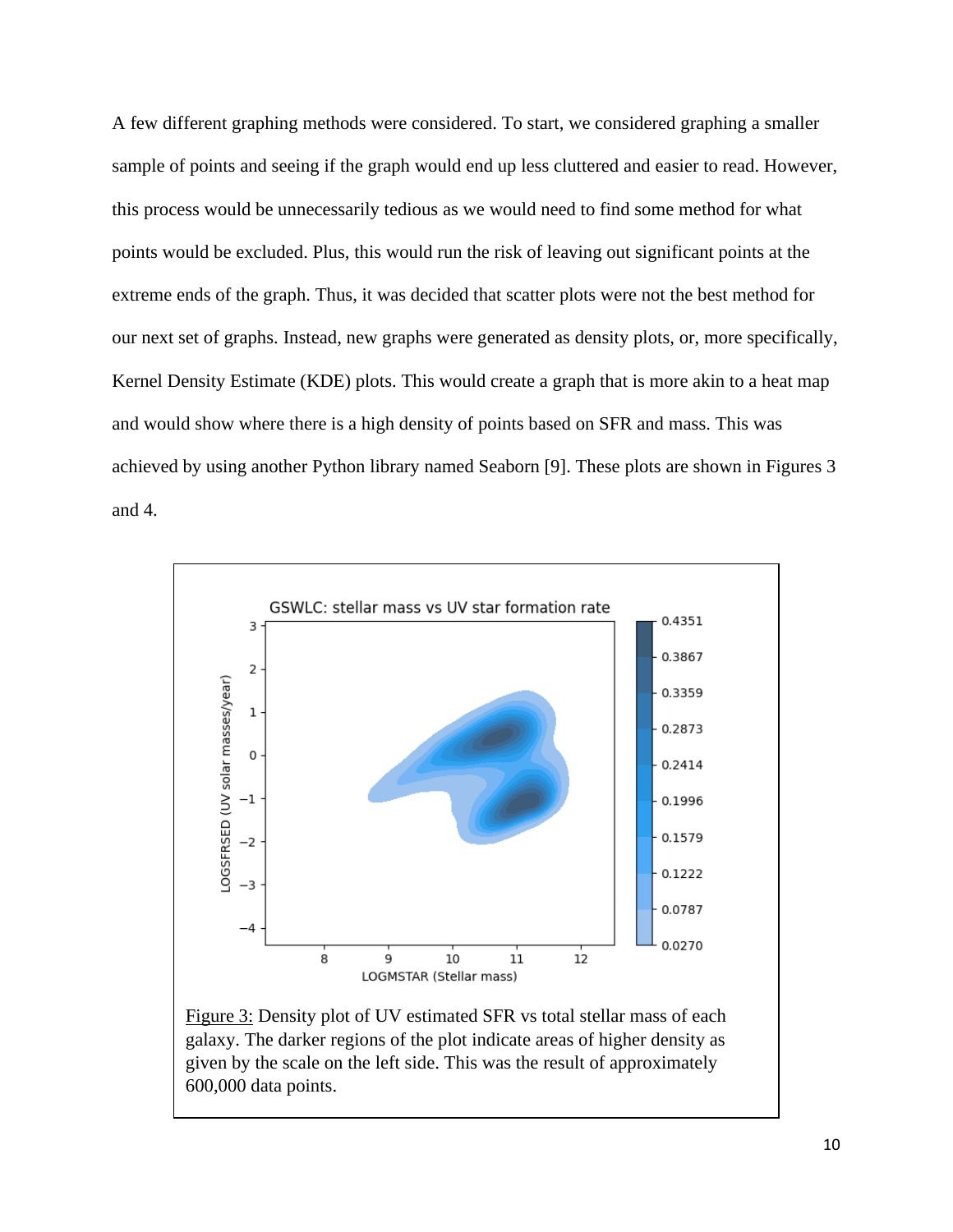

These two plots give a bit more information as to the distribution of the data. Figure 3 shows two significant groupings of data. One density group lies at SFR magnitude of around 0.7 and a mass magnitude of  $\sim$ 10.8. The other grouping is around 1.2 SFR and a mass magnitude of  $\sim$ 11. Figure 4, which graphs the IR SFR against mass, has only a single grouping that greatly resembles the top grouping in Figure 3. This is interesting to see as it can potentially indicate that SFR estimates between UV and IR are fairly accurate. We can also see the similar maximum values in the density plots as we did from the scatter plots.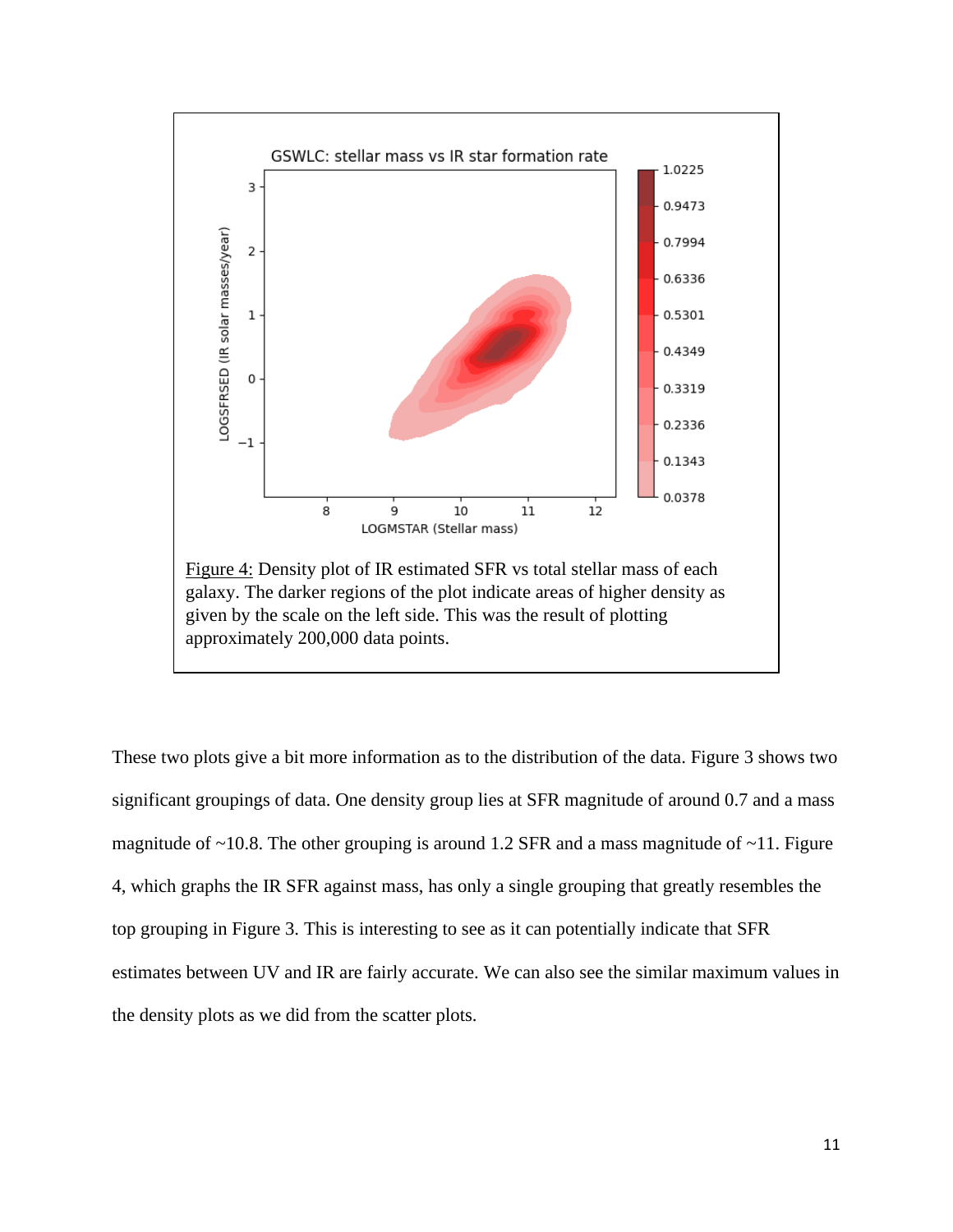Something worth noting is that the IR distribution would potentially look exactly like the UV distribution, and have two significant high-density groups, if the IR data in the A-table was more complete. Most of the 640,000 points within the A-table had reliable UV data whereas only about a third of the table had reliable IR data. There were many instances where the estimated SFR based on IR was labelled with -99 which indicated that no reliable data was available. This also occurred with a hand full of UV data but not as significant in amount as the IR data. Python was used to filter these points out so that they would not skew the density plots.

One last plot that is worth looking into was another density plot but this time graphing UV SFR against the IR SFR (Figure 5). This graph is useful to see how the two estimates relate to each other. The graph shows there is a mostly linear correlation with some scattering along the

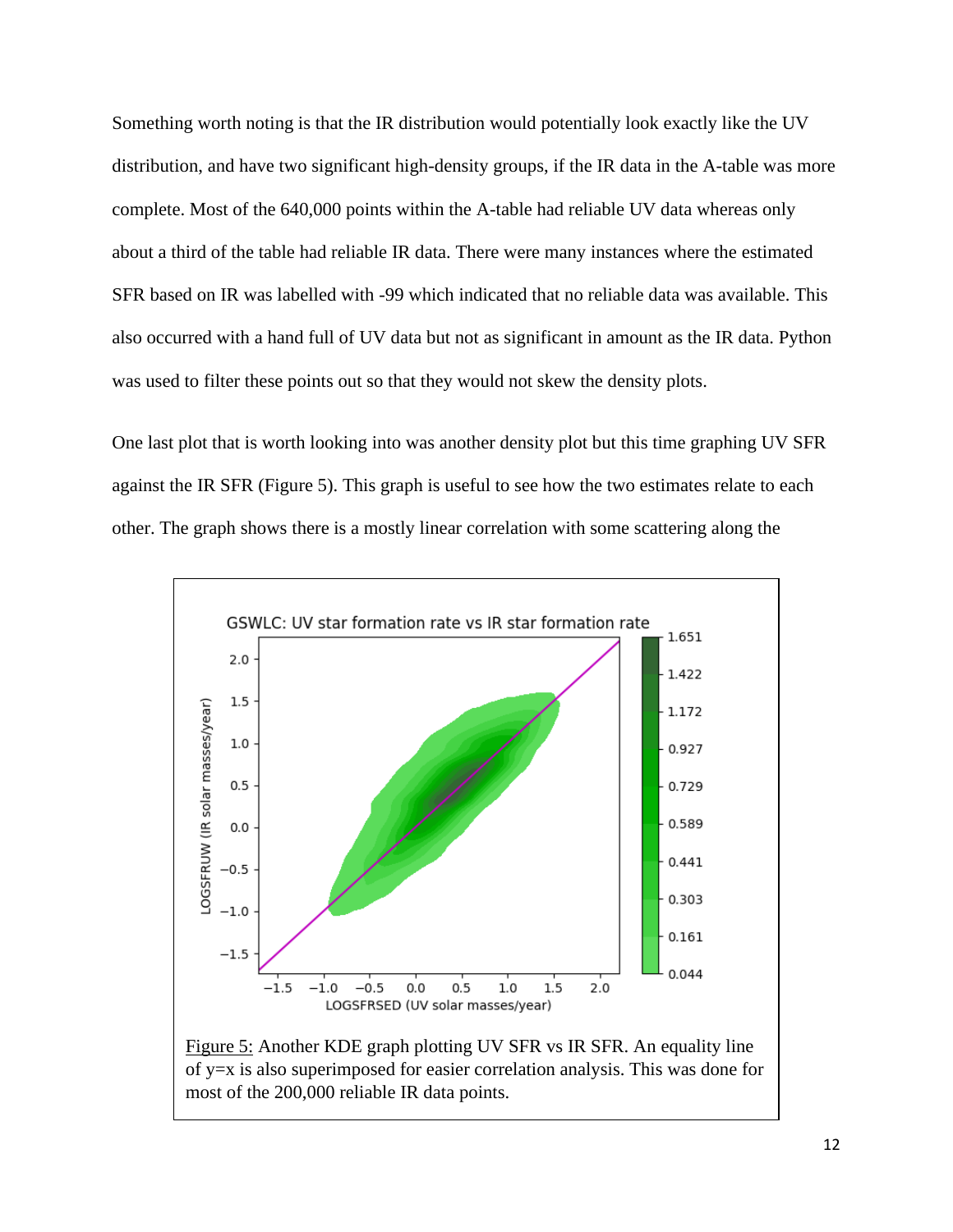equality line (the magenta line through the middle). This tight correlation is good as it shows that the estimates for SFR are relatively consistent when estimating based on different wavelengths. Another interesting take away from this graph is the high density grouping with SFR magnitude of 0.5 on both axes. This shows that we can reasonably expect potentially active galaxies to have a SFR around this value. One last noteworthy point from this graph is the maximum SFR which lies just above 1.5 for the UV and IR estimates. This is good to check for consistency throughout each analysis, and the similar cutoff values for both axes is another promising correlation.

# **Applying Constraints**

The graphing analysis was useful step to understanding overall trends in the data. The next step is to establish some constraints for analyzing subsets that have high mass and high SFR. This was done through two trial constraints that generated two different subsets of data.

#### Initial Constraints

As a starting point for the initial constraints, the upper bounds found in the graphs were used. We defined the SFR constraint as a point having greater than 50 solar masses per year which is approximately a 1.7 magnitude. The mass constraint was set to an 11.8 magnitude. A Python script (Figure 6) was used to filter the data set based on these constraints.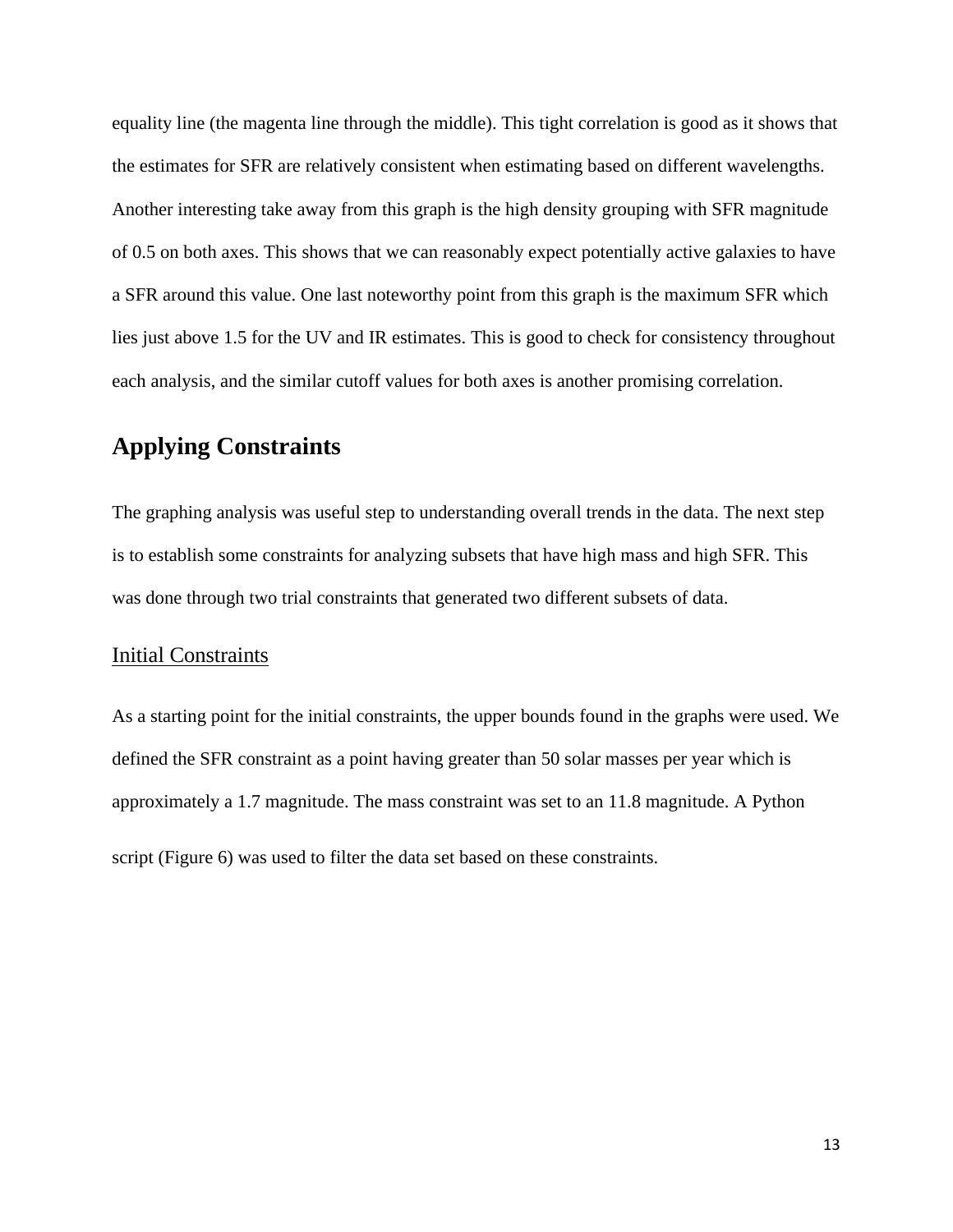

Figure 6: Sample Python 3 code for filtering the data based on constraints. This shows constraints based on the initial constraints. This same code sample was slightly modified for second set of constraints.

These constraints resulted in a subset of 16 data points. The script above checks both the UV and IR SFR estimates and will chose the point if it has a magnitude equal to or greater than the SFR constraint. Of the 16 points, 15 were selected due to the UV SFR meeting the constraints and only one was chosen for the IR SFR estimate. As mentioned before, the IR data in GSWLC is not as complete as the UV data so lack of reliable IR points could be attributed to this. Upon analyzing this data set, it was found that only about half of the points were robust data points that warranted further analysis. Most of the points were omitted due to bad image observation which was typically due to something in the foreground (i.e. a star or another galaxy) in the image that obscured the object. Others were also omitted due to having unreliable flux values for UV and IR which would have been used for further estimate checking of the SFR values. This data sample is shown in Table 1.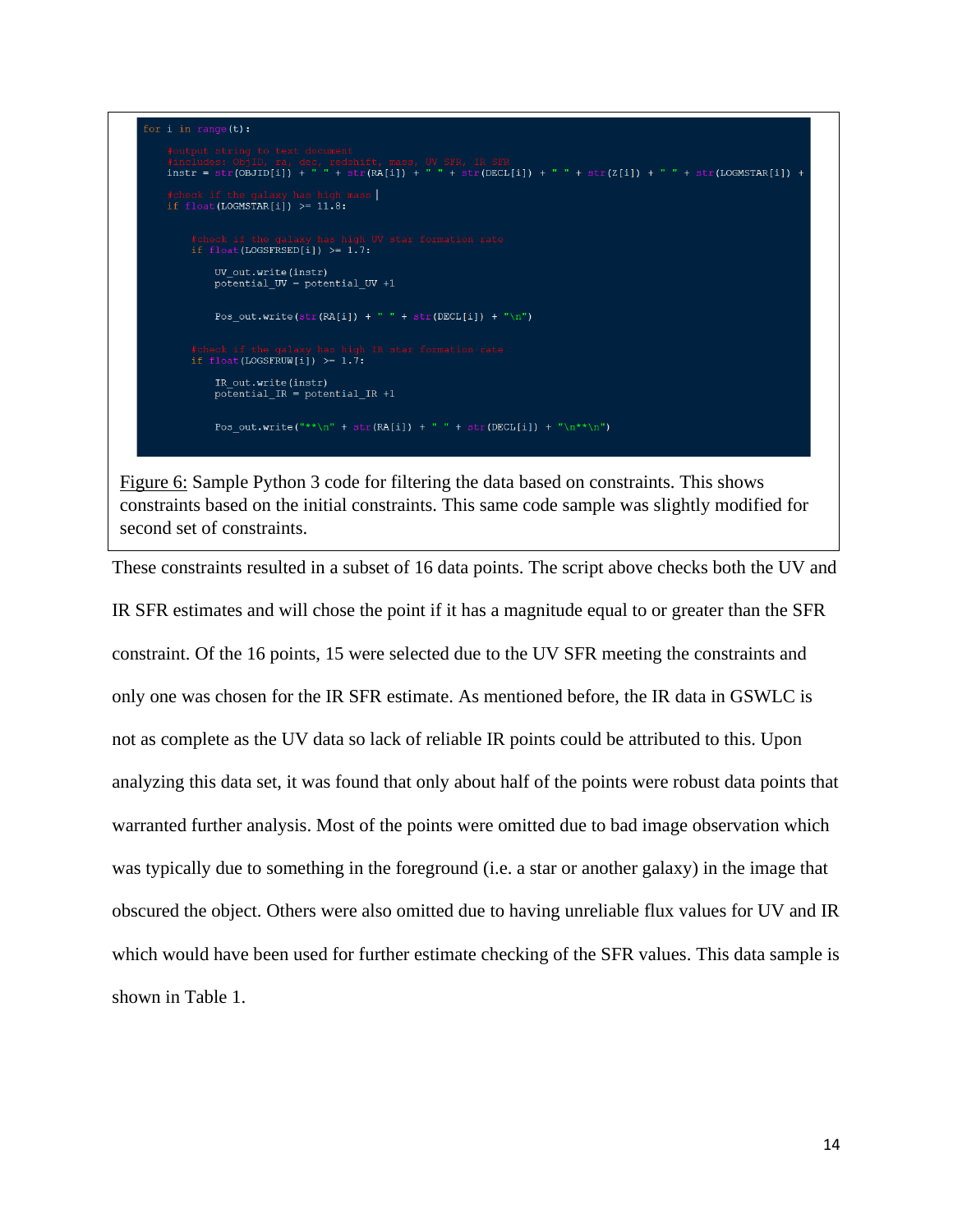| Table 1: Data set generated from initial constraints. Red highlight indicates omitted points. |             |        |          |            |            |                      |  |  |  |  |
|-----------------------------------------------------------------------------------------------|-------------|--------|----------|------------|------------|----------------------|--|--|--|--|
| <b>RA</b>                                                                                     | <b>DECL</b> | Z      | Log mass | Log UV SFR | Log IR SFR | Selected<br>based on |  |  |  |  |
| 194.53267                                                                                     | 1.582208    | 0.1597 | 12.151   | 2.733      | $-99$ UV   |                      |  |  |  |  |
| 210.25863                                                                                     | 2.878466    | 0.252  | 11.888   | 2.446      | 1.172 UV   |                      |  |  |  |  |
| 121.0142                                                                                      | 40.802595   | 0.1262 | 11.849   | 1.16       | $1.736$ IR |                      |  |  |  |  |
| 3.609146                                                                                      | $-0.110417$ | 0.2324 | 11.808   | 2.857      | -99 UV     |                      |  |  |  |  |
| 167.84849                                                                                     | 43.912804   | 0.1457 | 11.81    | 2.243      | -99 UV     |                      |  |  |  |  |
| 186.23115                                                                                     | 41.962094   | 0.2495 | 11.822   | 1.715      | 1.346 UV   |                      |  |  |  |  |
| 233.37967                                                                                     | 7.732663    | 0.2124 | 11.91    | 1.733      | $-99$ UV   |                      |  |  |  |  |
| 327.1521                                                                                      | 0.560117    | 0.2938 | 11.867   | 1.705      | $-99$ UV   |                      |  |  |  |  |
| 11.676815                                                                                     | 0.116701    | 0.2763 | 11.913   | 2.573      | -99 UV     |                      |  |  |  |  |
| 152.52936                                                                                     | 32.891407   | 0.2899 | 11.885   | 1.755      | $-99$ UV   |                      |  |  |  |  |
| 225.09492                                                                                     | 22.007609   | 0.2141 | 11.848   | 1.804      | $-99$ UV   |                      |  |  |  |  |
| 175.03611                                                                                     | 29.489528   | 0.2542 | 12.116   | 2.67       | $-99$ UV   |                      |  |  |  |  |
| 128.1299                                                                                      | 13.407153   | 0.2777 | 11.816   | 1.798      | -99 UV     |                      |  |  |  |  |
| 164.88988                                                                                     | 18.030032   | 0.2683 | 11.913   | 2.352      | $-99$ UV   |                      |  |  |  |  |
| 37.798679                                                                                     | 1.25776     | 0.2699 | 12.038   | 2.799      | $-99$ UV   |                      |  |  |  |  |

# Refining Constraints

Some of the points in the first table appear promising but, due to the lack of many reliable points from this dataset, it was decided that the analysis could be better if new constraints were considered. The new constraints would need to be a bit more inclusive while still giving a reliable data set with more extreme examples. The new constraints were to keep the mass of the galaxies the same at an 11.8 magnitude but greatly reduce the SFR down to 10 solar masses per year (1 magnitude) and introduce a new constraint of a redshift, z, of less than 0.1. There were,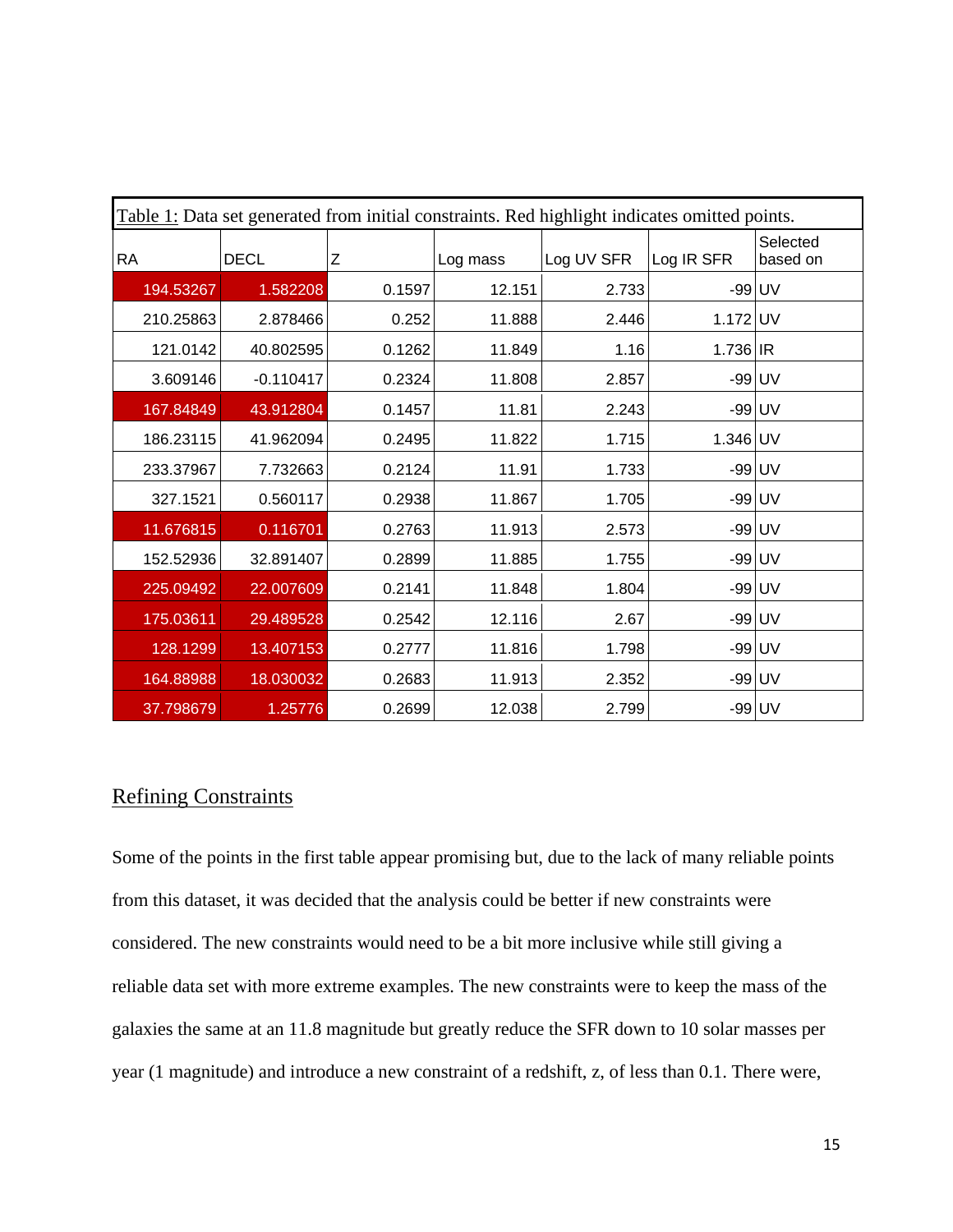unfortunately, no galaxies that matched these constraints. After some trial and error, new conditions were settled on with a mass magnitude of at least 11.6, SFR of at least 5 solar masses per year  $(-0.7 \text{ magnitude})$ , and  $z<0.1$ . After adjusting the conditions in the code in Figure 6, the data sample generated resulted in 18 points with all of them having good UV data and 7 of them also having good IR data. This proved to be a much more promising set than the table generated by the first constraints. No points were omitted as they all had good imaging and most had good

| Table 2: Data set generated by refined constraints |             |        |          |            |            |                      |  |  |  |
|----------------------------------------------------|-------------|--------|----------|------------|------------|----------------------|--|--|--|
| <b>RA</b>                                          | <b>DECL</b> | Ζ      | Log mass | Log UV SFR | Log IR SFR | Selected<br>based on |  |  |  |
| 185.36089                                          | $-3.219796$ | 0.0934 | 11.674   | 0.961      |            | $0.831$ UV and IR    |  |  |  |
| 154.80727                                          | 59.131076   | 0.0725 | 11.749   | 0.72       | -99 UV     |                      |  |  |  |
| 202.79596                                          | $-1.727312$ | 0.0835 | 11.647   | 0.991      |            | 1.04 $UV$ and IR     |  |  |  |
| 139.27513                                          | 48.57478    | 0.0799 | 11.664   | 1.082      |            | $0.785$ UV and IR    |  |  |  |
| 179.04304                                          | 60.522543   | 0.0332 | 11.63    | 1.034      |            | 1.289 $UV$ and IR    |  |  |  |
| 179.84598                                          | 13.287794   | 0.0817 | 11.77    | 0.827      | $-99$ UV   |                      |  |  |  |
| 186.25118                                          | 40.157327   | 0.0736 | 11.614   | 1.105      | $0.579$ UV |                      |  |  |  |
| 204.05602                                          | 10.478204   | 0.0538 | 11.6     | 0.768      | $0.503$ UV |                      |  |  |  |
| 221.46529                                          | 36.145375   | 0.0988 | 11.648   | 0.778      |            | 1.031 UV and IR      |  |  |  |
| 217.3007                                           | 12.860888   | 0.0792 | 11.728   | 0.939      | $0.69$ UV  |                      |  |  |  |
| 130.20621                                          | 62.164598   | 0.0691 | 11.607   | 1.11       |            | $0.817$ UV and IR    |  |  |  |
| 218.07063                                          | 33.590714   | 0.0847 | 11.634   | 0.83       | $0.542$ UV |                      |  |  |  |
| 240.90419                                          | 20.954287   | 0.0869 | 11.621   | 0.728      | $0.546$ UV |                      |  |  |  |
| 196.30899                                          | 31.999724   | 0.0519 | 11.683   | 0.747      |            | 1.388 $UV$ and IR    |  |  |  |
| 179.76458                                          | 30.114501   | 0.0798 | 11.677   | 0.708      | $0.16$ UV  |                      |  |  |  |
| 146.22351                                          | 22.885116   | 0.089  | 11.842   | 0.86       |            | $0.751$ UV and IR    |  |  |  |
| 136.16753                                          | 17.420222   | 0.0925 | 11.747   | 0.981      |            | $0.826$ UV and IR    |  |  |  |

flux data as well. This data set is shown in Table 2.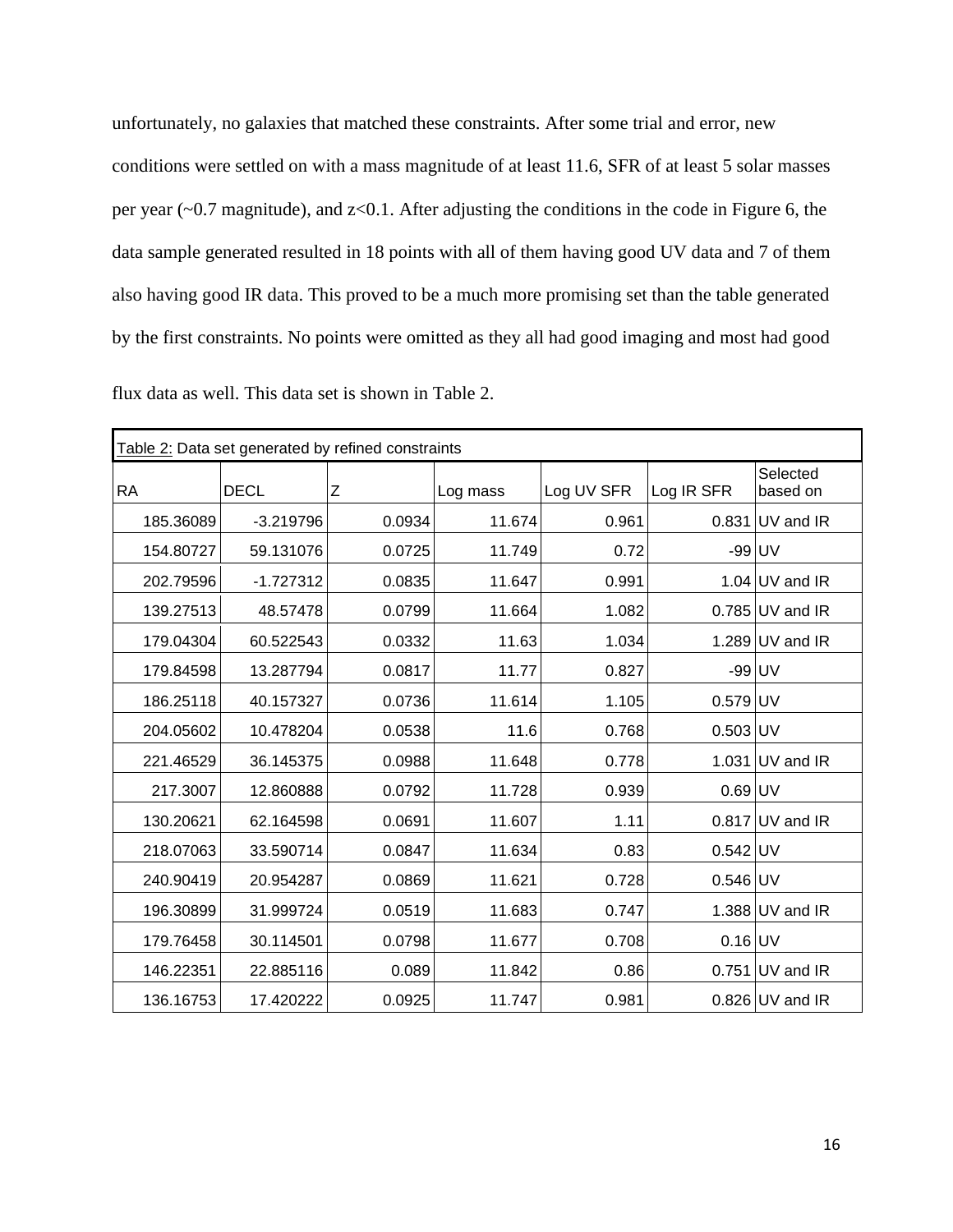Since each constraint was modified in some way from their original values, it is difficult to pinpoint exactly why this data set appears to be more reliable. However, it is reasonable to assume that the redshift constraint had no small part in deciding these points. It is easier to obtain data on galaxies that are closer to us in the universe than those that are further away. It is worth noting, though, that the maximum SFR listed in Table 2 is 1.11 whereas all the points in Table 1 have higher SFR estimates than this. So, while the new data set is more reliable, it is lacking in more extreme examples, but does make up for this by also having reliable IR data for all its points. The original plan for this research project was to do more in depth analysis of the data by estimating the SFR values ourselves. Unfortunately, due to time constraints, this part of the research was not completed.

# **Results**

While the final part of this project was omitted, there are still important results to be considered from the subsets generated from the constraints imposed on the data. By comparing Table 1 and Table 2, galaxies with a lower redshift will consistently have lower SFR. Despite the limited sample size, this is consistent with current predictions as well. It is expected that galaxies at larger redshifts go through more periods of SFR since we are observing them when they were relatively young. From the final data set of the final constraint values, two points were analyzed. These are shown in Figures 7 and 8.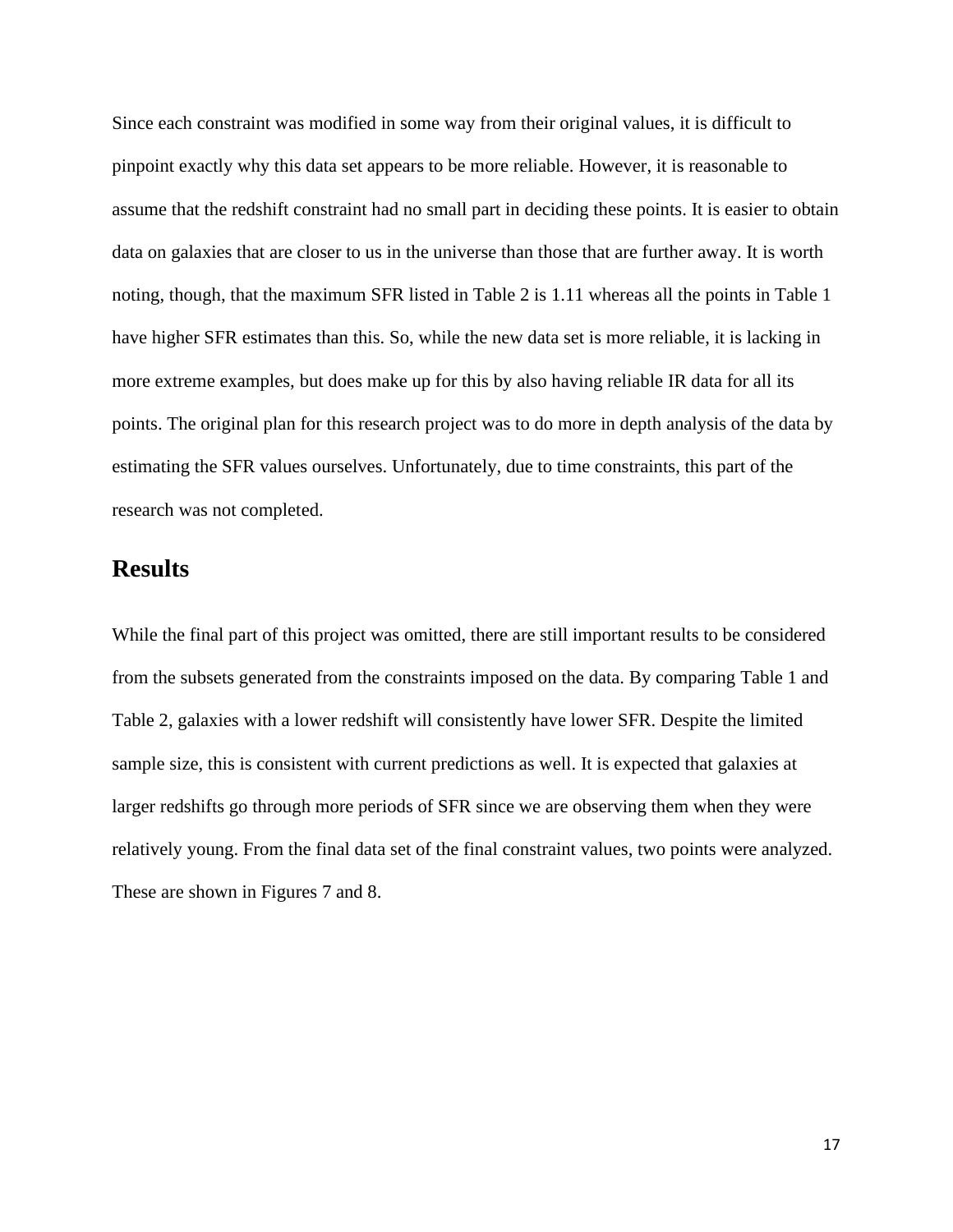

Figure 7 (left): Spiral galaxy with position ra = 179.04304 and dec =  $60.522543$ . This galaxy also has the designation of NGC 3978. Figure 8 (right): An elliptical galaxy (the most central point) appears to be apart of a system of three galaxies near each other. It has position ra = 202.79596 and dec =  $-1.727312$ . Both galaxies were identified in the sample defined by the final constraints.

Figure 7 is of particular interest as it is galaxy that would be expected to have high SFR. Bright blue spiral galaxies tend to have high concentrations of hydrogen in its interstellar medium and cycles materials at a relatively rapid rate compared to other galaxy types. It is interesting in terms of the data set as it has high UV and IR SFR estimates. Many of the other points show impressive SFR based either UV or IR estimates so seeing a point that has high SFR based on both estimates could be worth more investigation. This could be especially useful to find more information on the dust attenuation within the galaxy and how that effects UV and IR emissions for a younger galaxy. The other galaxy, noted in Figure 8, also lies on the upper end of the SFR estimates within this sample. This is interesting to see as the galaxy appears to be elliptical which we typically expect to have lower SFR compared to other galaxy types. It is possible that it is going through a period of SFR, but it is also likely, given that it has neighbors in proximity, that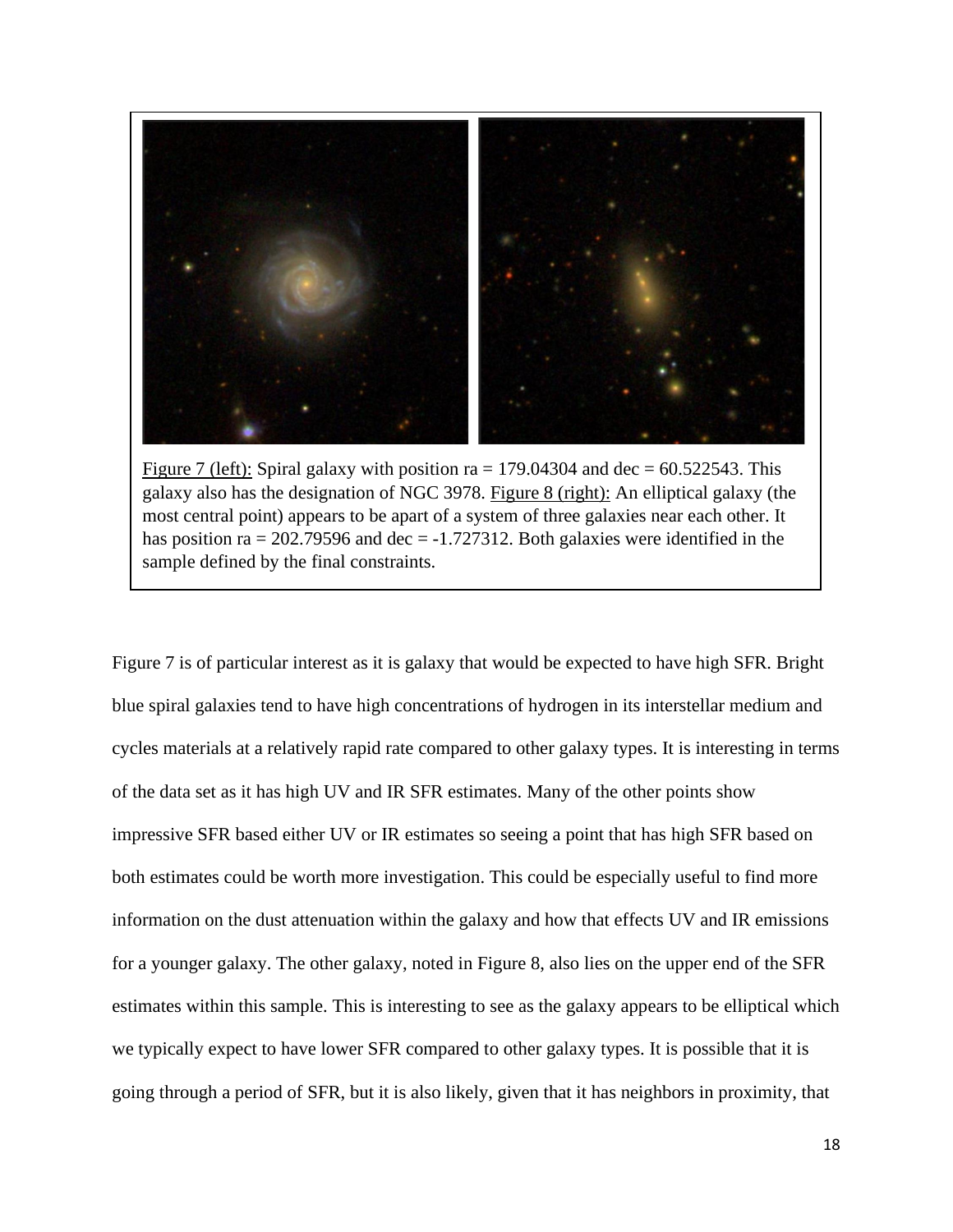it is on the verge of merging with the other galaxies and the exchanging of material has sparked a new stage of increased star formation. It is difficult to say for sure without analyzing the other galaxies and without figuring out their exact distances from each other, but this is an interesting case that could be worth researching further to see the effects on SFR for galaxies that could potentially merge.

Apart from the constraint samples, the graphical analysis also gave useful upper bounds for the SFRs, and mass ranges where we can reasonably expect to have galaxies with high star formation activity. We also found that our SFR estimates correlate well based on the density plot comparing UV and IR SFRs. As mentioned earlier, however, this analysis could be skewed due to the incompleteness of the IR data in the GSWLC catalog.

### **Conclusions**

SFR is an important topic in astronomy and is critical to understanding the overall evolution of galaxies. By studying SFR estimates we can see various correlations by other characteristics of galaxies and from how galaxies may interact with each other. From this project we can conclude that current SFR estimates are fairly accurate, but more analysis and data collection can help to improve our understanding, especially with IR data. Future research could expand on this project by using other databases with potentially more complete IR data. Further analyzing the WISE source catalog could be a good starting point for continuing research. Analyzing the UV and IR flux values of the galaxy samples can also provide a way to empirically check current SFR estimates and analyze possible adjustments. Testing different constraints is an important part of seeing the effects of SFR. As seen in this project, the redshift of a galaxy seemed to greatly effect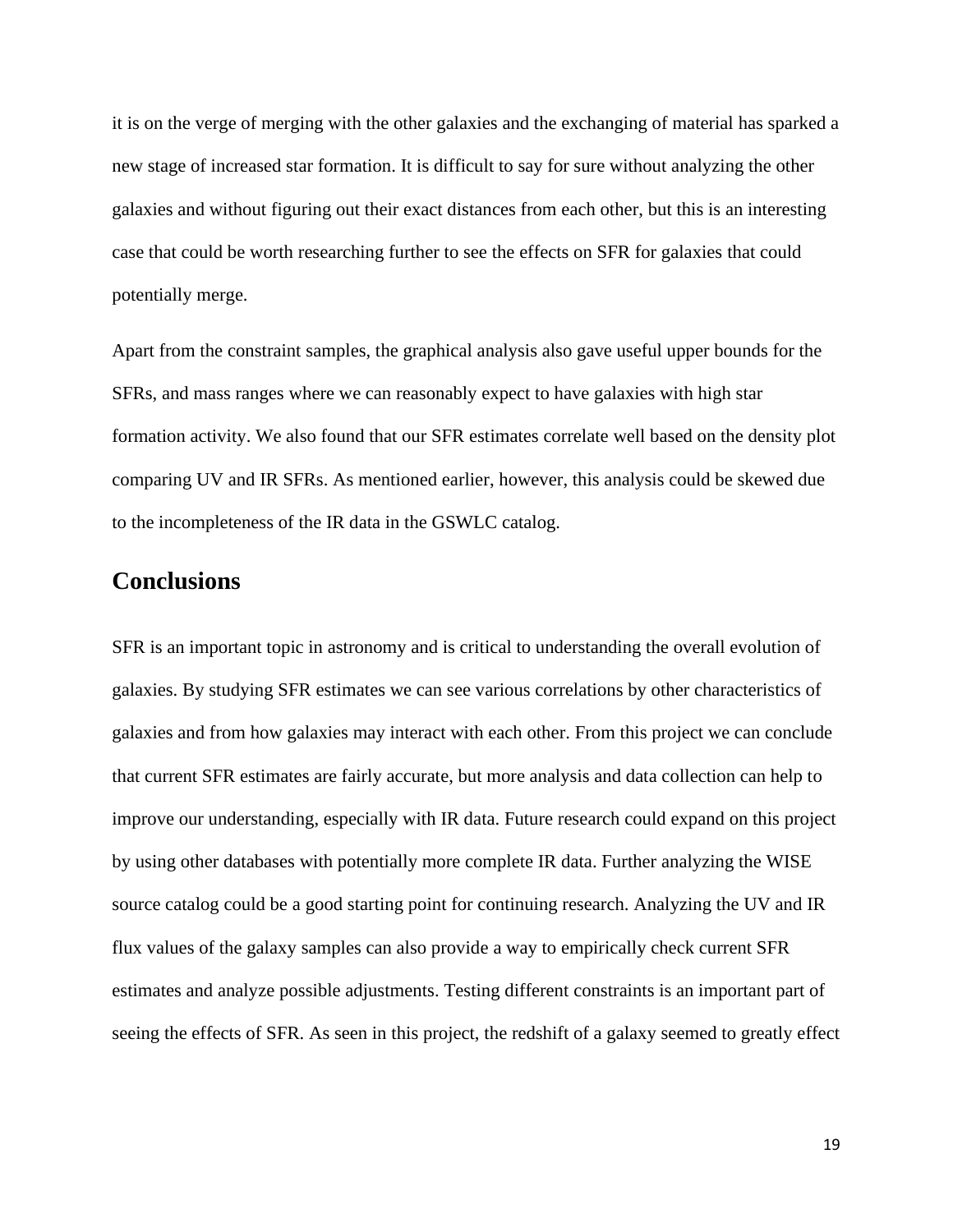the expected SFR we might see from it so researching other characteristics of galaxies could lead to other useful trends.

Star formation rate of massive galaxies is an important topic that still requires more research to fully understand. Understanding the extreme examples of data sets like the ones presented here can allow for a better understanding into these difficult topics.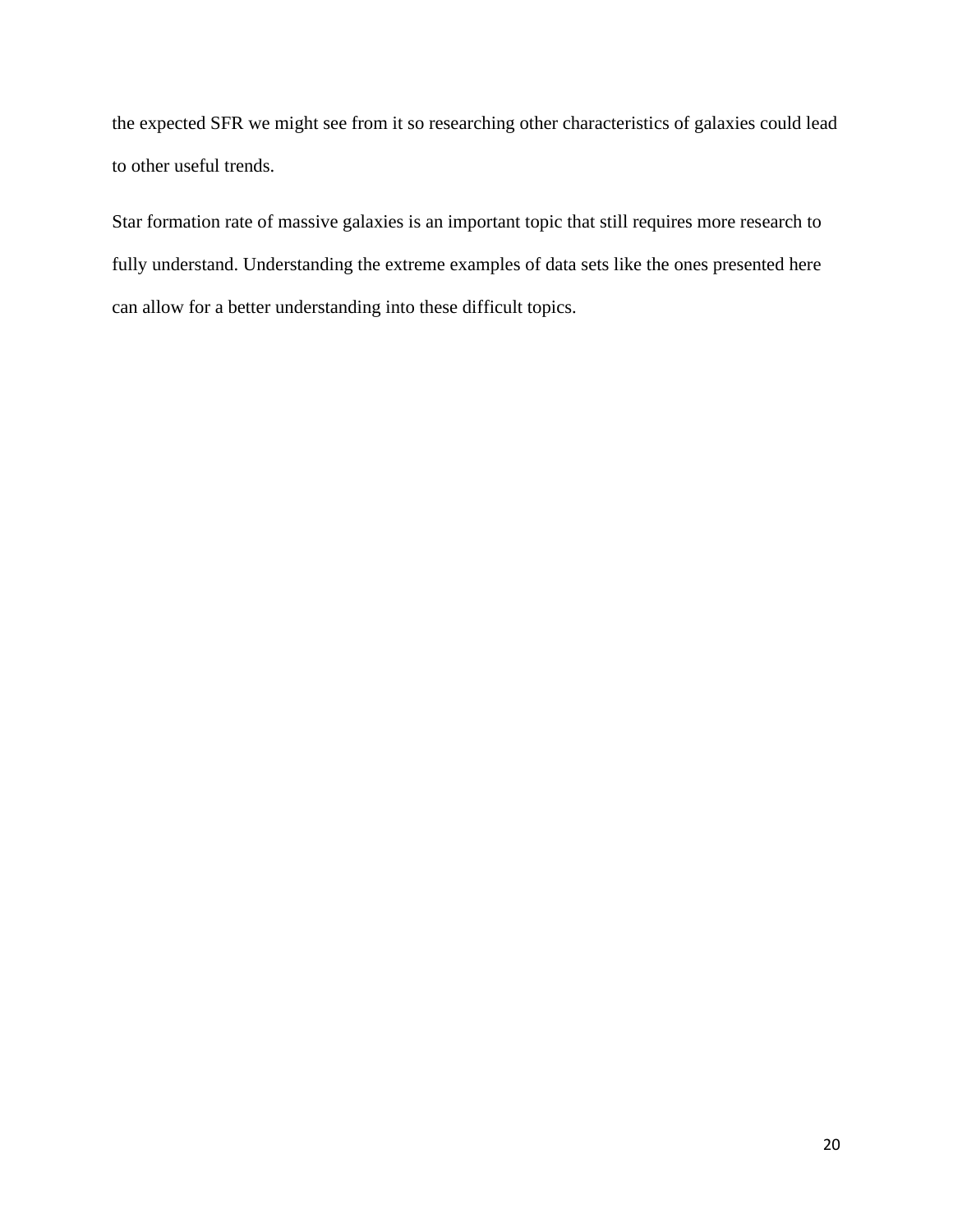# **Acknowledgements**

I would like to give special thanks to the University of Alabama in Huntsville for there many research opportunities. I would also like to thank David Cook, Nichole Hughes, and all the other faculty involved in the Honors College that support the various undergraduate research programs. I would like to show appreciation to the UAH Physics department and all the faculty members who are always ready to give help and encourage students to pursue physics and science. One last special thanks I would like to give is to Dr. Ming Sun. I have been fortunate enough to have worked on a few different research projects under his mentorship since my second year of college. His willingness to continue advising and teaching me has helped me to become a better researcher and academic. I am incredibly thankful to have had him for an advisor.